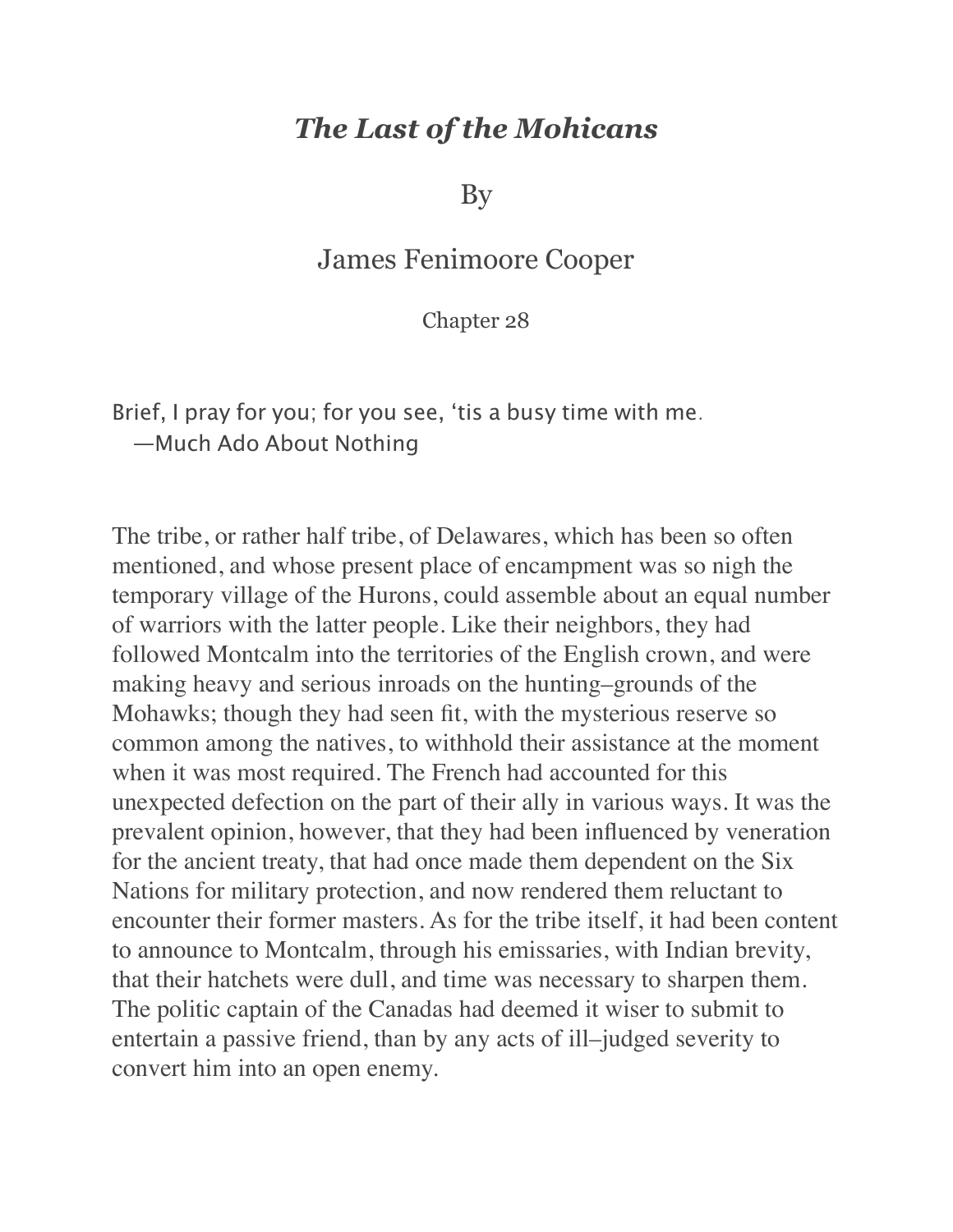On that morning when Magua led his silent party from the settlement of the beavers into the forests, in the manner described, the sun rose upon the Delaware encampment as if it had suddenly burst upon a busy people, actively employed in all the customary avocations of high noon. The women ran from lodge to lodge, some engaged in preparing their morning's meal, a few earnestly bent on seeking the comforts necessary to their habits, but more pausing to exchange hasty and whispered sentences with their friends. The warriors were lounging in groups, musing more than they conversed and when a few words were uttered, speaking like men who deeply weighed their opinions. The instruments of the chase were to be seen in abundance among the lodges; but none departed. Here and there a warrior was examining his arms, with an attention that is rarely bestowed on the implements, when no other enemy than the beasts of the forest is expected to be encountered. And occasionally, the eyes of a whole group were turned simultaneously toward a large and silent lodge in the center of the village, as if it contained the subject of their common thoughts.

During the existence of this scene, a man suddenly appeared at the furthest extremity of a platform of rock which formed the level of the village. He was without arms, and his paint tended rather to soften than increase the natural sternness of his austere countenance. When in full view of the Delawares he stopped, and made a gesture of amity, by throwing his arm upward toward heaven, and then letting it fall impressively on his breast. The inhabitants of the village answered his salute by a low murmur of welcome, and encouraged him to advance by similar indications of friendship. Fortified by these assurances, the dark figure left the brow of the natural rocky terrace, where it had stood a moment, drawn in a strong outline against the blushing morning sky, and moved with dignity into the very center of the huts. As he approached, nothing was audible but the rattling of the light silver ornaments that loaded his arms and neck, and the tinkling of the little bells that fringed his deerskin moccasins. He made, as he advanced, many courteous signs of greeting to the men he passed, neglecting to notice the women,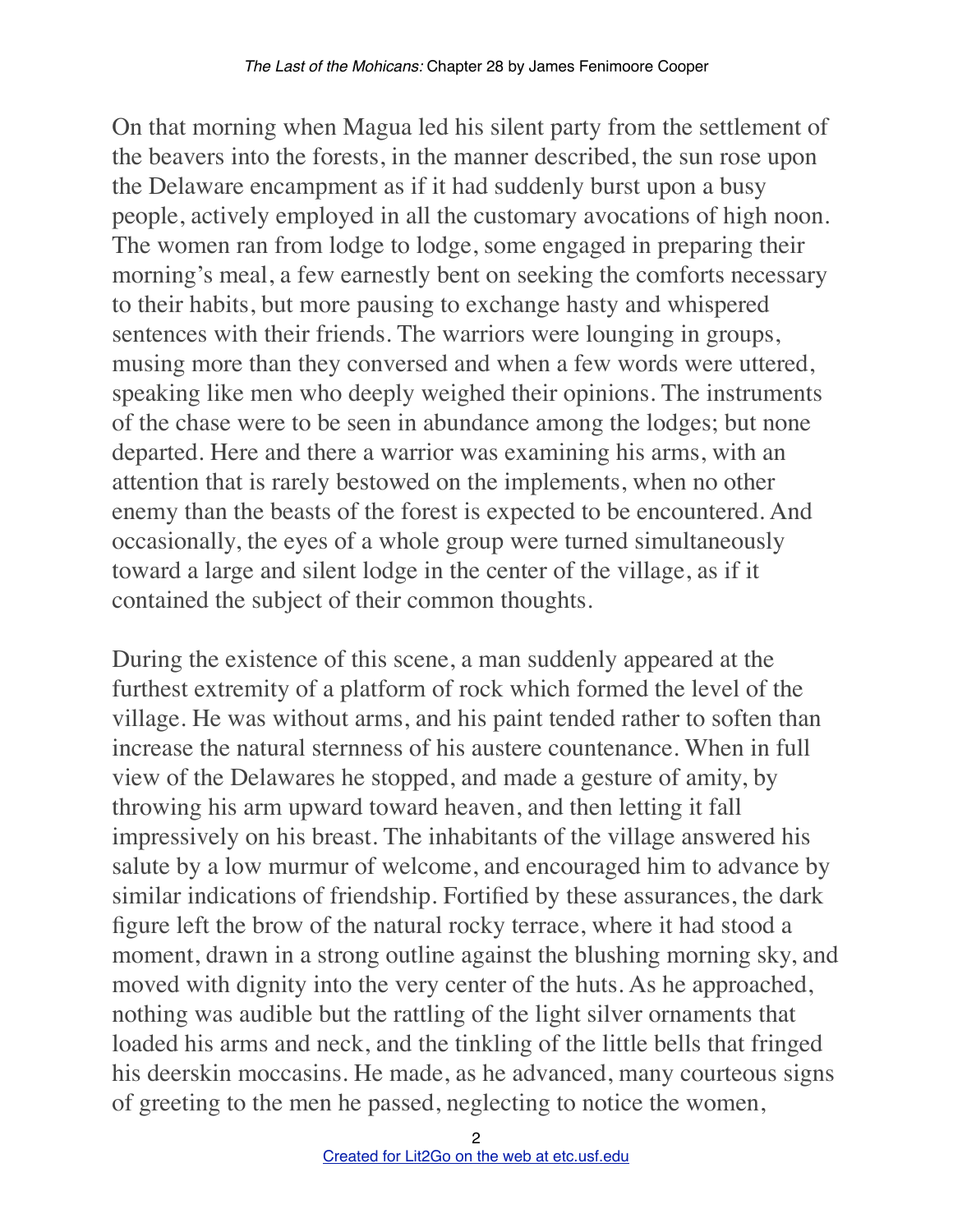however, like one who deemed their favor, in the present enterprise, of no importance. When he had reached the group in which it was evident, by the haughtiness of their common mien, that the principal chiefs were collected, the stranger paused, and then the Delawares saw that the active and erect form that stood before them was that of the well–known Huron chief, Le Renard Subtil.

His reception was grave, silent, and wary. The warriors in front stepped aside, opening the way to their most approved orator by the action; one who spoke all those languages that were cultivated among the northern aborigines.

"The wise Huron is welcome," said the Delaware, in the language of the Maquas; "he is come to eat his 'succotash', with his brothers of the lakes."

A dish composed of cracked corn and beans. It is much used also by the whites. By corn is meant maise.

"He is come," repeated Magua, bending his head with the dignity of an eastern prince.

The chief extended his arm and taking the other by the wrist, they once more exchanged friendly salutations. Then the Delaware invited his guest to enter his own lodge, and share his morning meal. The invitation was accepted; and the two warriors, attended by three or four of the old men, walked calmly away, leaving the rest of the tribe devoured by a desire to understand the reasons of so unusual a visit, and yet not betraying the least impatience by sign or word.

During the short and frugal repast that followed, the conversation was extremely circumspect, and related entirely to the events of the hunt, in which Magua had so lately been engaged. It would have been impossible for the most finished breeding to wear more of the appearance of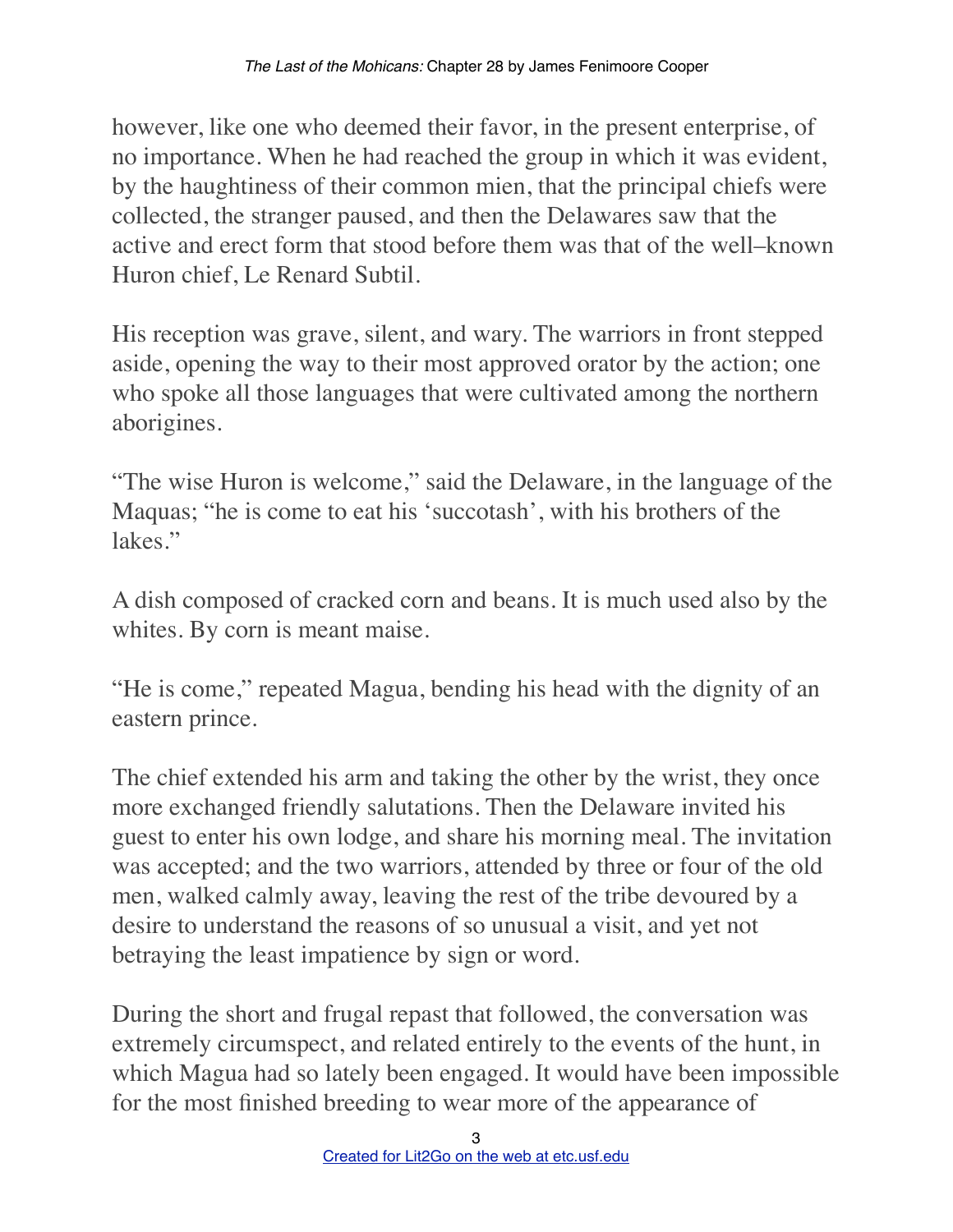considering the visit as a thing of course, than did his hosts, notwithstanding every individual present was perfectly aware that it must be connected with some secret object and that probably of importance to themselves. When the appetites of the whole were appeased, the squaws removed the trenchers and gourds, and the two parties began to prepare themselves for a subtle trial of their wits.

"Is the face of my great Canada father turned again toward his Huron children?" demanded the orator of the Delawares.

"When was it ever otherwise?" returned Magua. "He calls my people 'most beloved'."

The Delaware gravely bowed his acquiescence to what he knew to be false, and continued:

"The tomahawks of your young men have been very red."

"It is so; but they are now bright and dull; for the Yengeese are dead, and the Delawares are our neighbors."

The other acknowledged the pacific compliment by a gesture of the hand, and remained silent. Then Magua, as if recalled to such a recollection, by the allusion to the massacre, demanded:

"Does my prisoner give trouble to my brothers?"

"She is welcome."

"The path between the Hurons and the Delawares is short and it is open; let her be sent to my squaws, if she gives trouble to my brother."

"She is welcome," returned the chief of the latter nation, still more emphatically.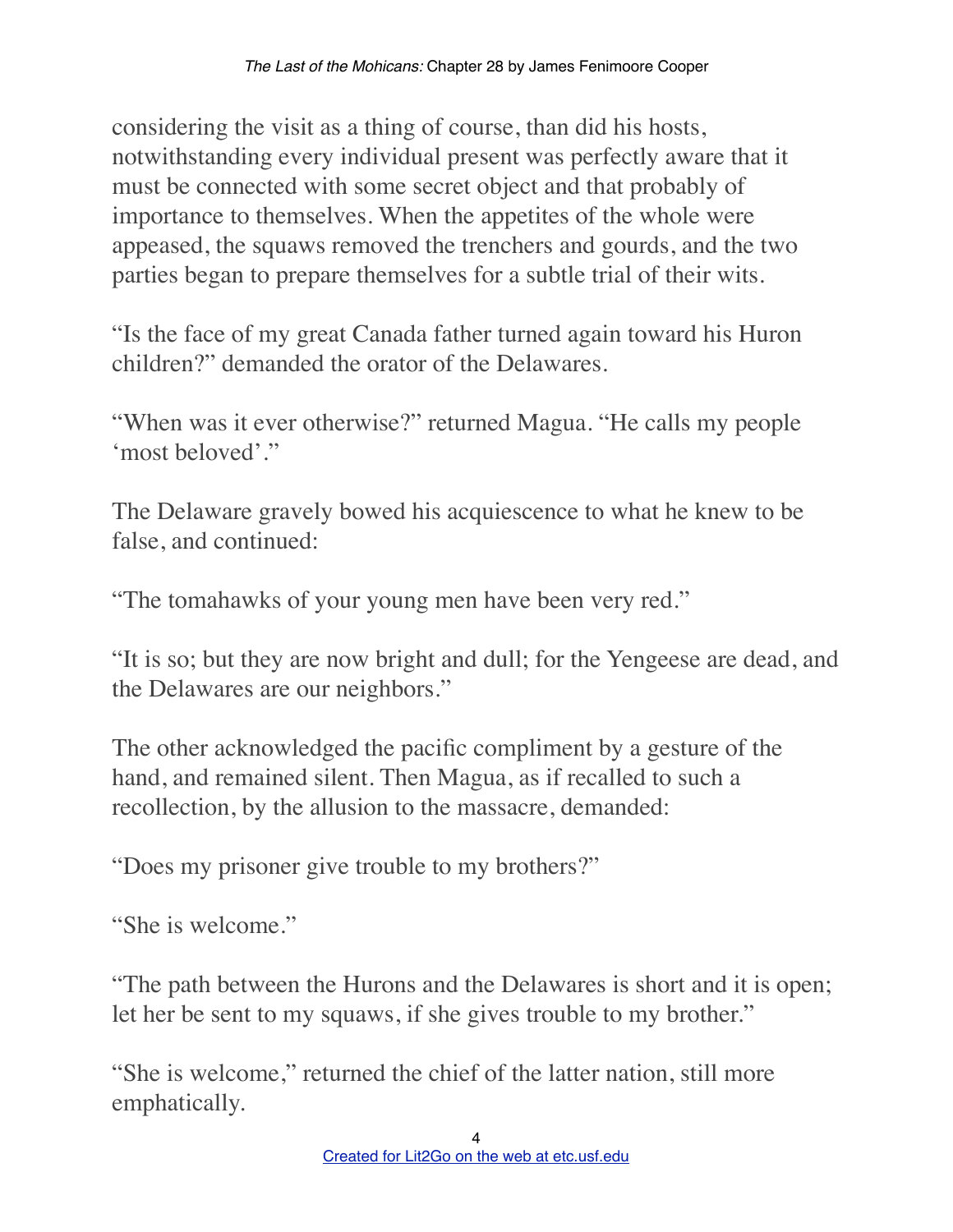The baffled Magua continued silent several minutes, apparently indifferent, however, to the repulse he had received in this his opening effort to regain possession of Cora.

"Do my young men leave the Delawares room on the mountains for their hunts?" he at length continued.

"The Lenape are rulers of their own hills," returned the other a little haughtily.

"It is well. Justice is the master of a red–skin. Why should they brighten their tomahawks and sharpen their knives against each other? Are not the pale faces thicker than the swallows in the season of flowers?"

"Good!" exclaimed two or three of his auditors at the same time.

Magua waited a little, to permit his words to soften the feelings of the Delawares, before he added:

"Have there not been strange moccasins in the woods? Have not my brothers scented the feet of white men?"

"Let my Canada father come," returned the other, evasively; "his children are ready to see him."

"When the great chief comes, it is to smoke with the Indians in their wigwams. The Hurons say, too, he is welcome. But the Yengeese have long arms, and legs that never tire! My young men dreamed they had seen the trail of the Yengeese nigh the village of the Delawares!"

"They will not find the Lenape asleep."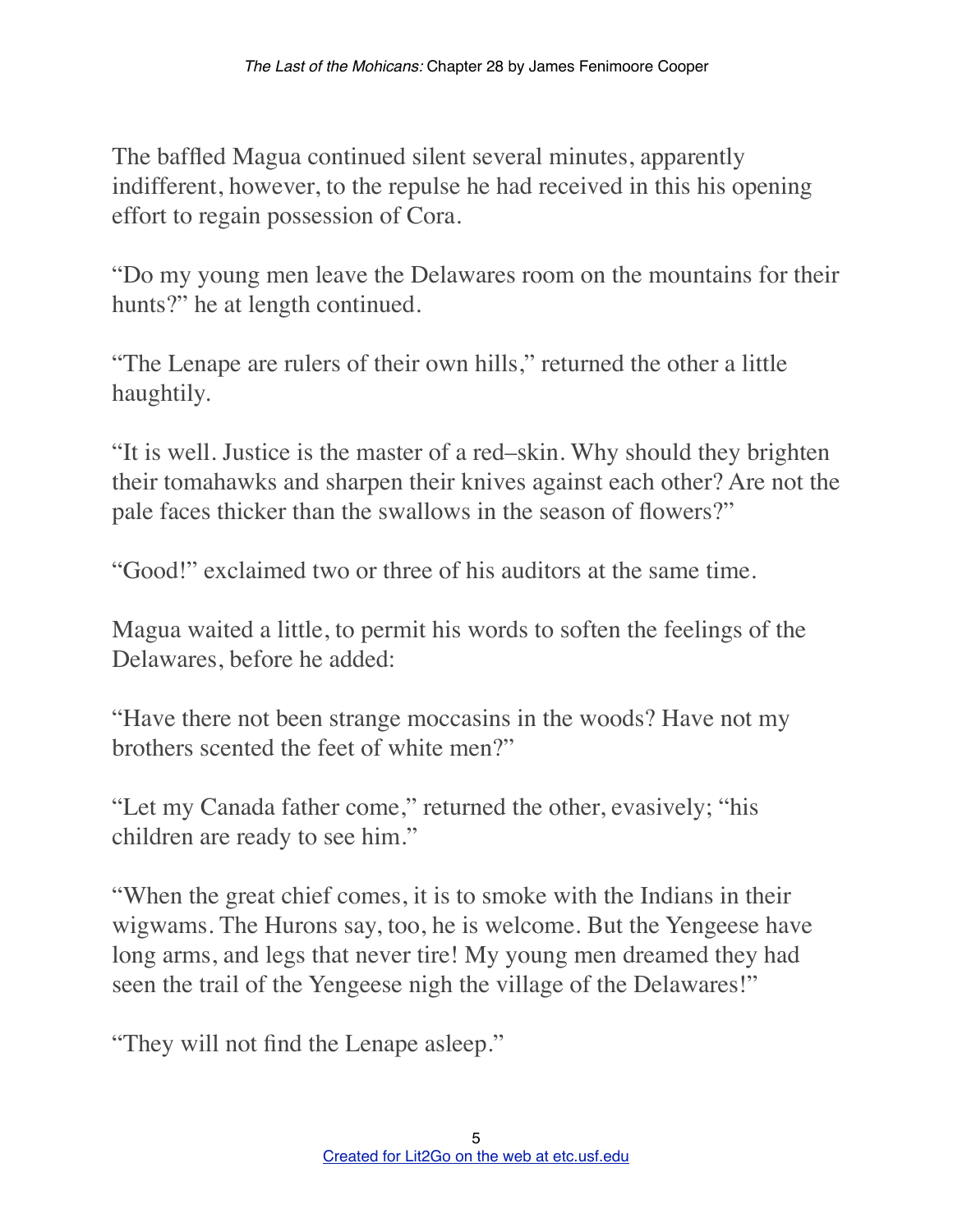"It is well. The warrior whose eye is open can see his enemy," said Magua, once more shifting his ground, when he found himself unable to penetrate the caution of his companion. "I have brought gifts to my brother. His nation would not go on the warpath, because they did not think it well, but their friends have remembered where they lived."

When he had thus announced his liberal intention, the crafty chief arose, and gravely spread his presents before the dazzled eyes of his hosts. They consisted principally of trinkets of little value, plundered from the slaughtered females of William Henry. In the division of the baubles the cunning Huron discovered no less art than in their selection. While he bestowed those of greater value on the two most distinguished warriors, one of whom was his host, he seasoned his offerings to their inferiors with such well– timed and apposite compliments, as left them no ground of complaint. In short, the whole ceremony contained such a happy blending of the profitable with the flattering, that it was not difficult for the donor immediately to read the effect of a generosity so aptly mingled with praise, in the eyes of those he addressed.

This well–judged and politic stroke on the part of Magua was not without instantaneous results. The Delawares lost their gravity in a much more cordial expression; and the host, in particular, after contemplating his own liberal share of the spoil for some moments with peculiar gratification, repeated with strong emphasis, the words:

"My brother is a wise chief. He is welcome."

"The Hurons love their friends the Delawares," returned Magua. "Why should they not? they are colored by the same sun, and their just men will hunt in the same grounds after death. The red–skins should be friends, and look with open eyes on the white men. Has not my brother scented spies in the woods?"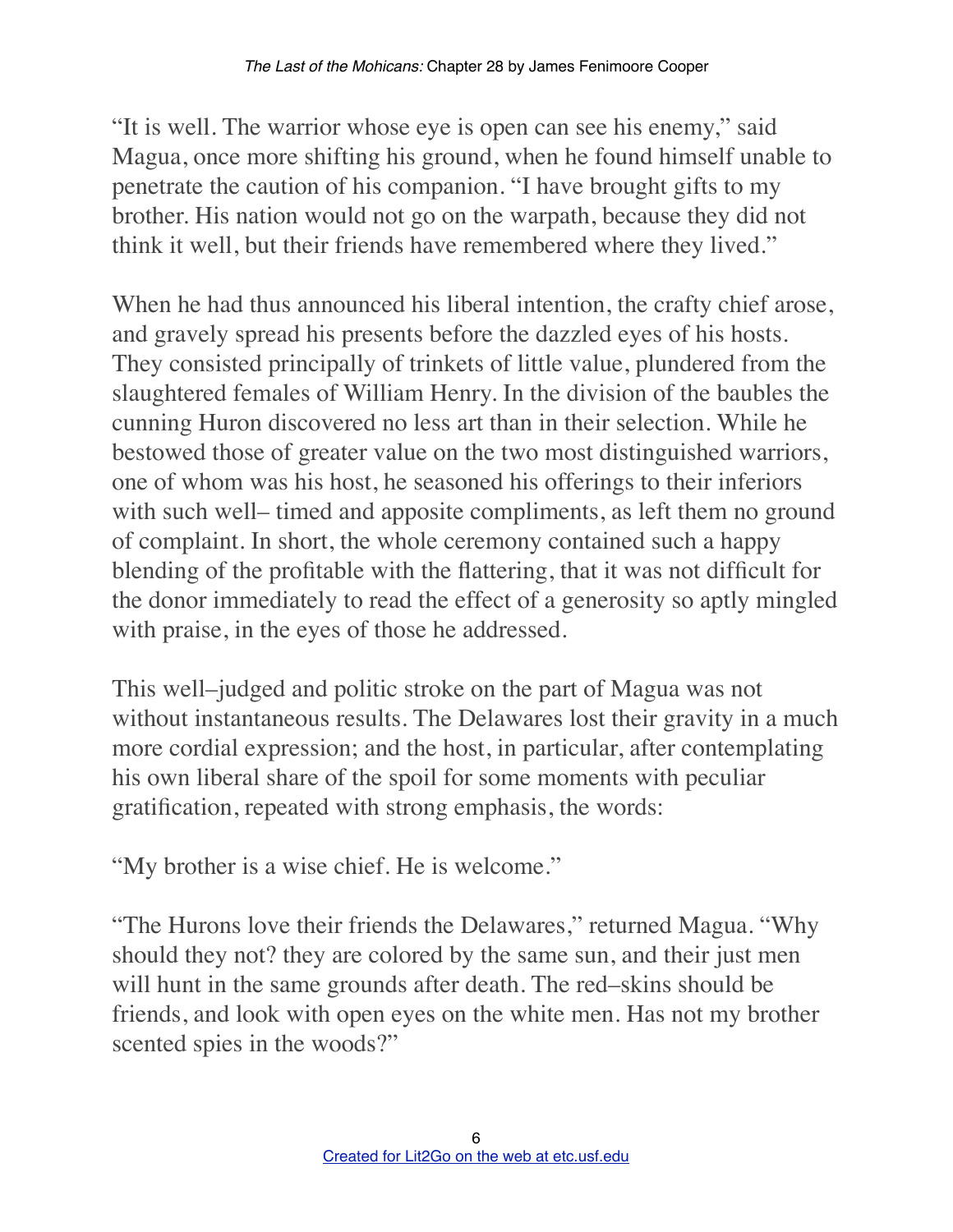The Delaware, whose name in English signified "Hard Heart," an appellation that the French had translated into "le Coeur– dur," forgot that obduracy of purpose, which had probably obtained him so significant a title. His countenance grew very sensibly less stern and he now deigned to answer more directly.

"There have been strange moccasins about my camp. They have been tracked into my lodges."

"Did my brother beat out the dogs?" asked Magua, without adverting in any manner to the former equivocation of the chief.

"It would not do. The stranger is always welcome to the children of the Lenape."

"The stranger, but not the spy."

"Would the Yengeese send their women as spies? Did not the Huron chief say he took women in the battle?"

"He told no lie. The Yengeese have sent out their scouts. They have been in my wigwams, but they found there no one to say welcome. Then they fled to the Delawares—for, say they, the Delawares are our friends; their minds are turned from their Canada father!"

This insinuation was a home thrust, and one that in a more advanced state of society would have entitled Magua to the reputation of a skillful diplomatist. The recent defection of the tribe had, as they well knew themselves, subjected the Delawares to much reproach among their French allies; and they were now made to feel that their future actions were to be regarded with jealousy and distrust. There was no deep insight into causes and effects necessary to foresee that such a situation of things was likely to prove highly prejudicial to their future movements. Their distant villages, their hunting–grounds and hundreds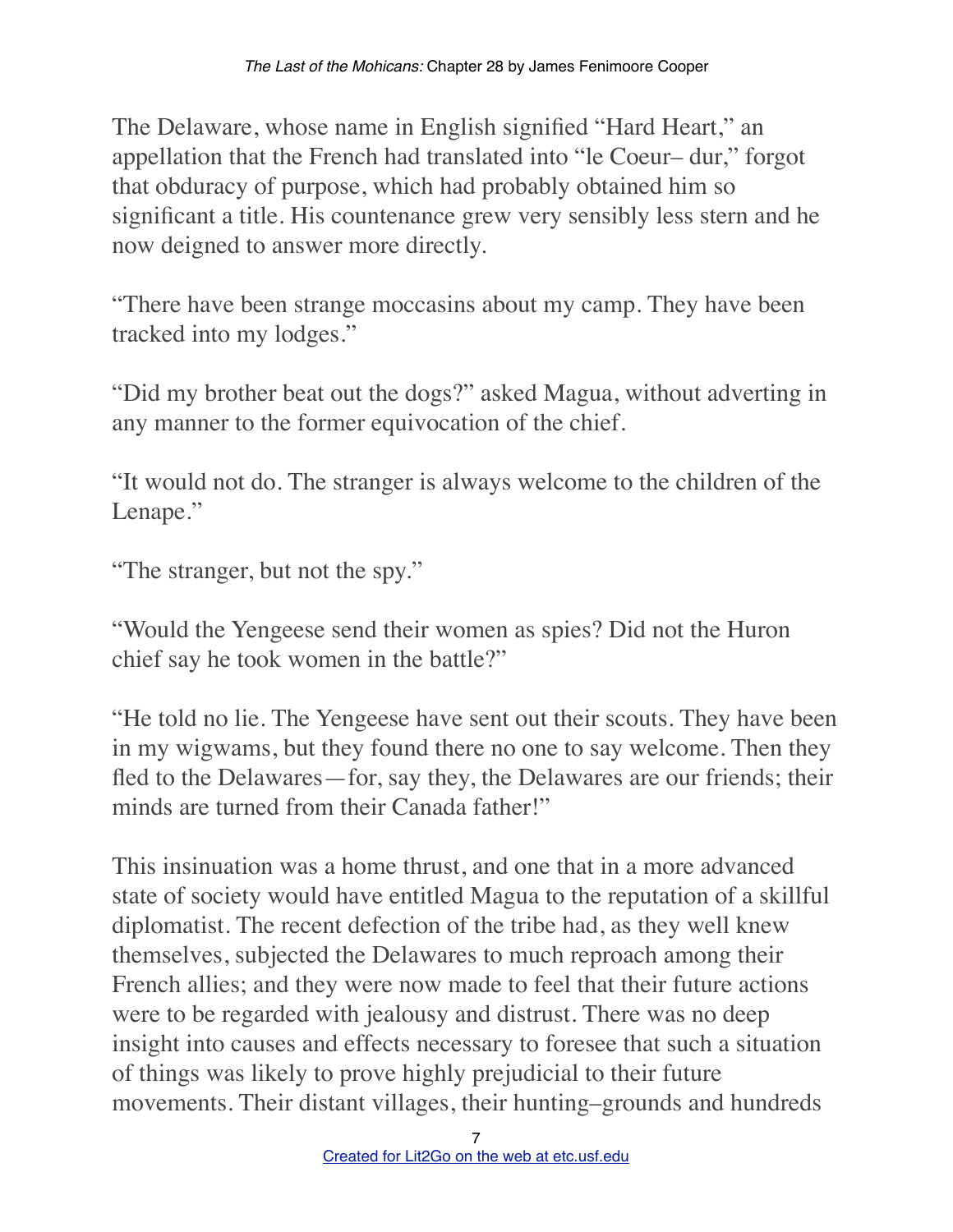of their women and children, together with a material part of their physical force, were actually within the limits of the French territory. Accordingly, this alarming annunciation was received, as Magua intended, with manifest disapprobation, if not with alarm.

"Let my father look in my face," said Le Coeur–dur; "he will see no change. It is true, my young men did not go out on the war–path; they had dreams for not doing so. But they love and venerate the great white chief."

"Will he think so when he hears that his greatest enemy is fed in the camp of his children? When he is told a bloody Yengee smokes at your fire? That the pale face who has slain so many of his friends goes in and out among the Delawares? Go! my great Canada father is not a fool!"

"Where is the Yengee that the Delawares fear?" returned the other; "who has slain my young men? Who is the mortal enemy of my Great Father?"

"La Longue Carabine!"

The Delaware warriors started at the well–known name, betraying by their amazement, that they now learned, for the first time, one so famous among the Indian allies of France was within their power.

"What does my brother mean?" demanded Le Coeur–dur, in a tone that, by its wonder, far exceeded the usual apathy of his race.

"A Huron never lies!" returned Magua, coldly, leaning his head against the side of the lodge, and drawing his slight robe across his tawny breast. "Let the Delawares count their prisoners; they will find one whose skin is neither red nor pale."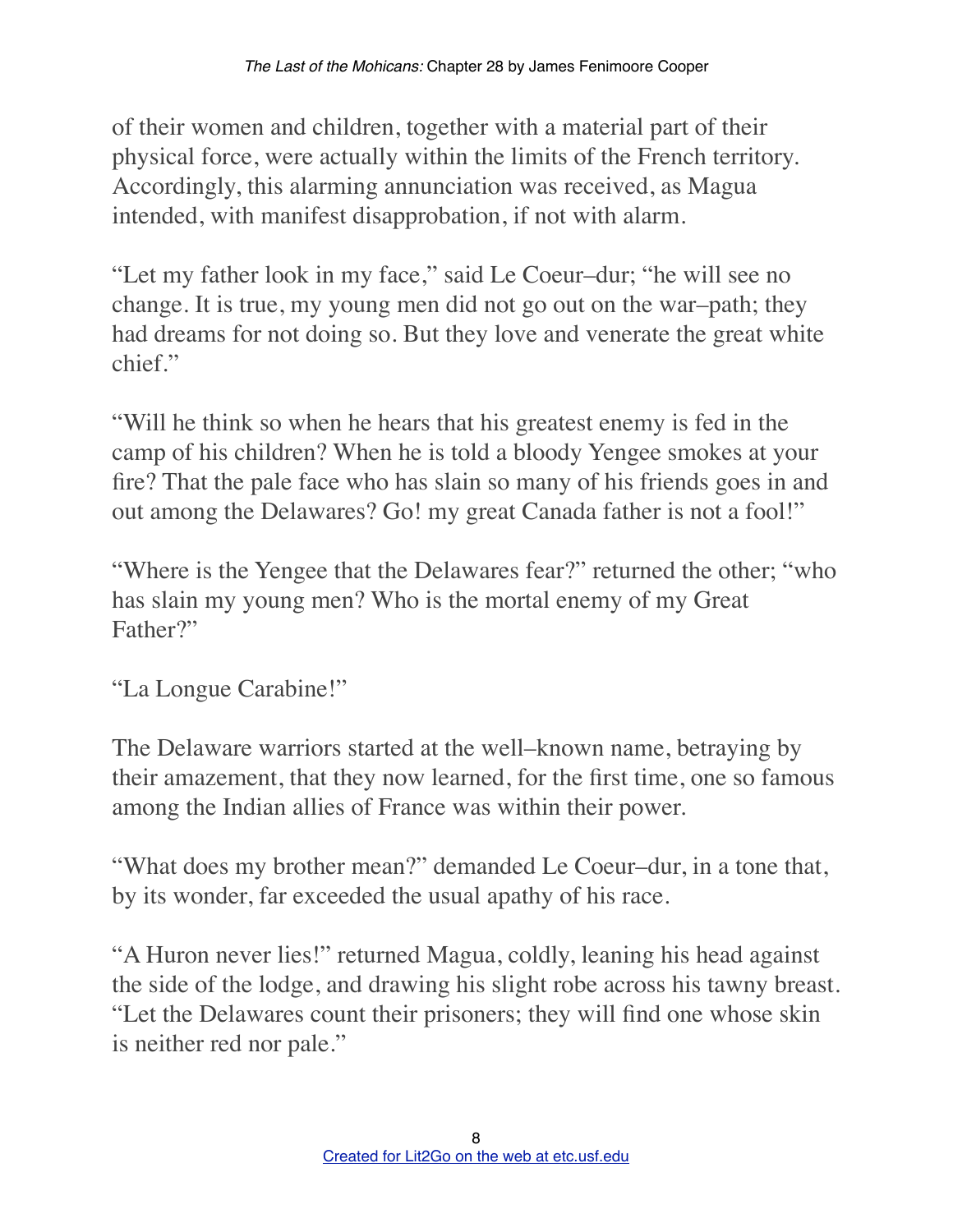A long and musing pause succeeded. The chief consulted apart with his companions, and messengers despatched to collect certain others of the most distinguished men of the tribe.

As warrior after warrior dropped in, they were each made acquainted, in turn, with the important intelligence that Magua had just communicated. The air of surprise, and the usual low, deep, guttural exclamation, were common to them all. The news spread from mouth to mouth, until the whole encampment became powerfully agitated. The women suspended their labors, to catch such syllables as unguardedly fell from the lips of the consulting warriors. The boys deserted their sports, and walking fearlessly among their fathers, looked up in curious admiration, as they heard the brief exclamations of wonder they so freely expressed the temerity of their hated foe. In short, every occupation was abandoned for the time, and all other pursuits seemed discarded in order that the tribe might freely indulge, after their own peculiar manner, in an open expression of feeling.

When the excitement had a little abated, the old men disposed themselves seriously to consider that which it became the honor and safety of their tribe to perform, under circumstances of so much delicacy and embarrassment. During all these movements, and in the midst of the general commotion, Magua had not only maintained his seat, but the very attitude he had originally taken, against the side of the lodge, where he continued as immovable, and, apparently, as unconcerned, as if he had no interest in the result. Not a single indication of the future intentions of his hosts, however, escaped his vigilant eyes. With his consummate knowledge of the nature of the people with whom he had to deal, he anticipated every measure on which they decided; and it might almost be said, that, in many instances, he knew their intentions, even before they became known to themselves.

The council of the Delawares was short. When it was ended, a general bustle announced that it was to be immediately succeeded by a solemn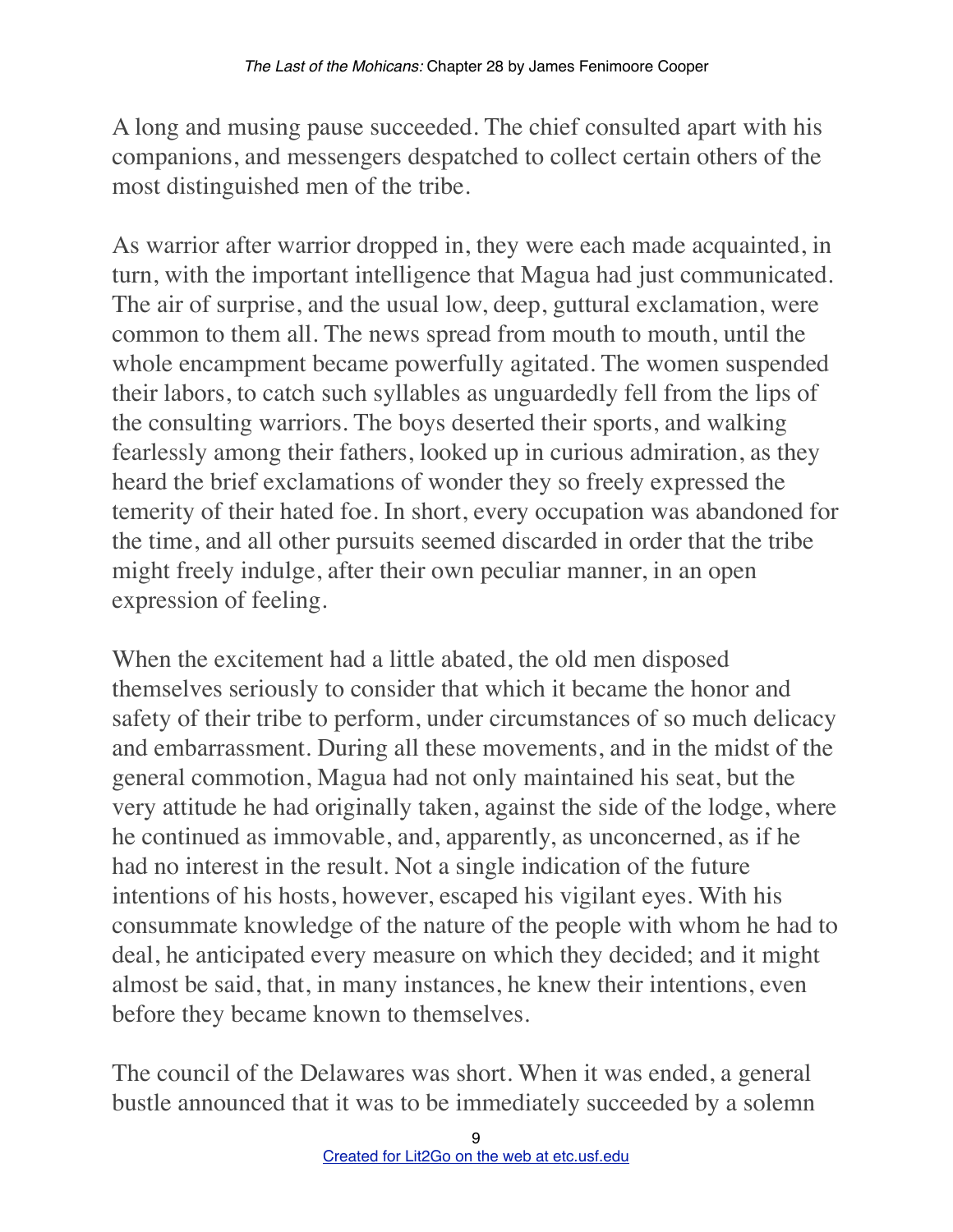and formal assemblage of the nation. As such meetings were rare, and only called on occasions of the last importance, the subtle Huron, who still sat apart, a wily and dark observer of the proceedings, now knew that all his projects must be brought to their final issue. He, therefore, left the lodge and walked silently forth to the place, in front of the encampment, whither the warriors were already beginning to collect.

It might have been half an hour before each individual, including even the women and children, was in his place. The delay had been created by the grave preparations that were deemed necessary to so solemn and unusual a conference. But when the sun was seen climbing above the tops of that mountain, against whose bosom the Delawares had constructed their encampment, most were seated; and as his bright rays darted from behind the outline of trees that fringed the eminence, they fell upon as grave, as attentive, and as deeply interested a multitude, as was probably ever before lighted by his morning beams. Its number somewhat exceeded a thousand souls.

In a collection of so serious savages, there is never to be found any impatient aspirant after premature distinction, standing ready to move his auditors to some hasty, and, perhaps, injudicious discussion, in order that his own reputation may be the gainer. An act of so much precipitancy and presumption would seal the downfall of precocious intellect forever. It rested solely with the oldest and most experienced of the men to lay the subject of the conference before the people. Until such a one chose to make some movement, no deeds in arms, no natural gifts, nor any renown as an orator, would have justified the slightest interruption. On the present occasion, the aged warrior whose privilege it was to speak, was silent, seemingly oppressed with the magnitude of his subject. The delay had already continued long beyond the usual deliberative pause that always preceded a conference; but no sign of impatience or surprise escaped even the youngest boy. Occasionally an eye was raised from the earth, where the looks of most were riveted, and strayed toward a particular lodge, that was, however, in no manner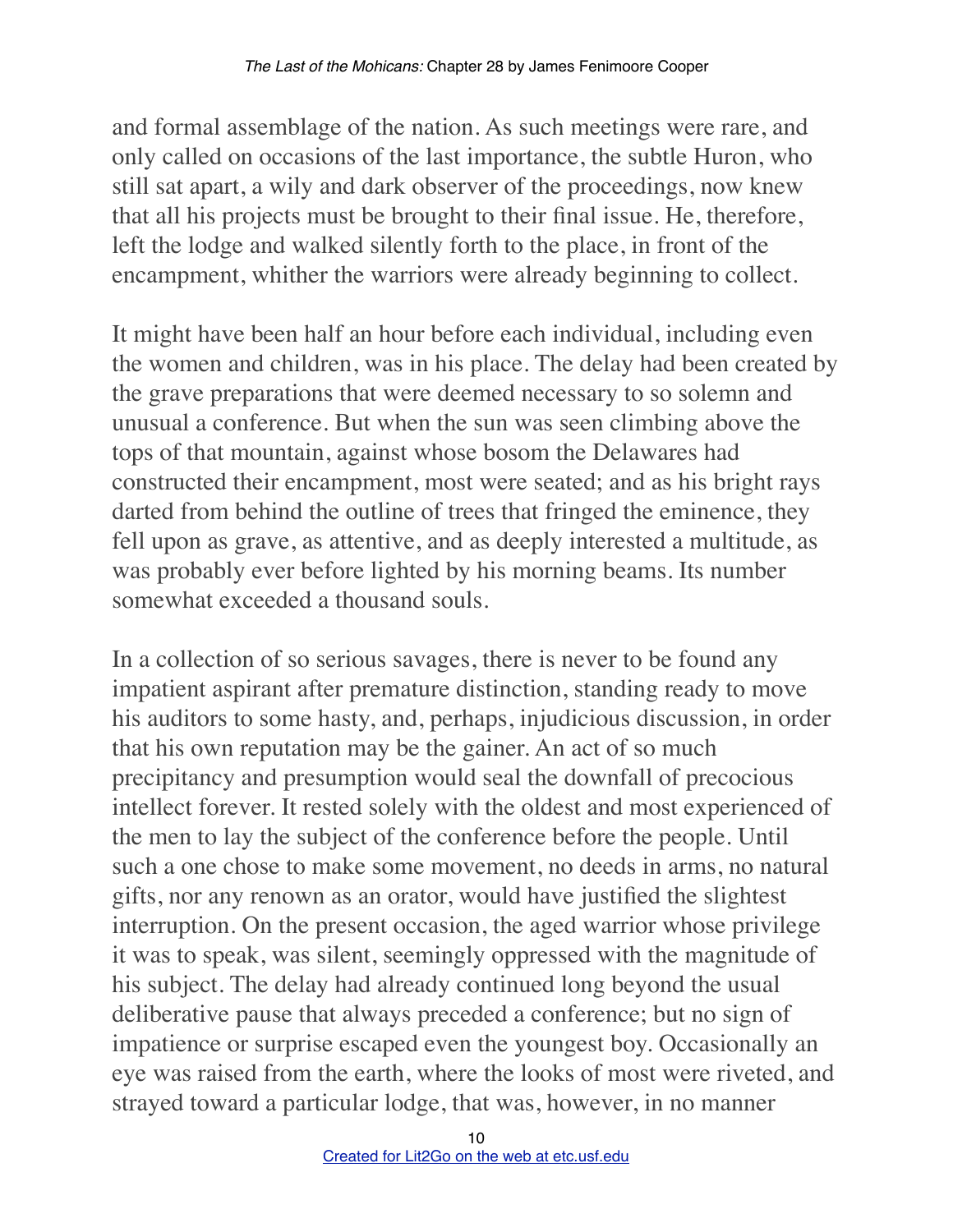distinguished from those around it, except in the peculiar care that had been taken to protect it against the assaults of the weather.

At length one of those low murmurs, that are so apt to disturb a multitude, was heard, and the whole nation arose to their feet by a common impulse. At that instant the door of the lodge in question opened, and three men, issuing from it, slowly approached the place of consultation. They were all aged, even beyond that period to which the oldest present had reached; but one in the center, who leaned on his companions for support, had numbered an amount of years to which the human race is seldom permitted to attain. His frame, which had once been tall and erect, like the cedar, was now bending under the pressure of more than a century. The elastic, light step of an Indian was gone, and in its place he was compelled to toil his tardy way over the ground, inch by inch. His dark, wrinkled countenance was in singular and wild contrast with the long white locks which floated on his shoulders, in such thickness, as to announce that generations had probably passed away since they had last been shorn.

The dress of this patriarch—for such, considering his vast age, in conjunction with his affinity and influence with his people, he might very properly be termed—was rich and imposing, though strictly after the simple fashions of the tribe. His robe was of the finest skins, which had been deprived of their fur, in order to admit of a hieroglyphical representation of various deeds in arms, done in former ages. His bosom was loaded with medals, some in massive silver, and one or two even in gold, the gifts of various Christian potentates during the long period of his life. He also wore armlets, and cinctures above the ankles, of the latter precious metal. His head, on the whole of which the hair had been permitted to grow, the pursuits of war having so long been abandoned, was encircled by a sort of plated diadem, which, in its turn, bore lesser and more glittering ornaments, that sparkled amid the glossy hues of three drooping ostrich feathers, dyed a deep black, in touching contrast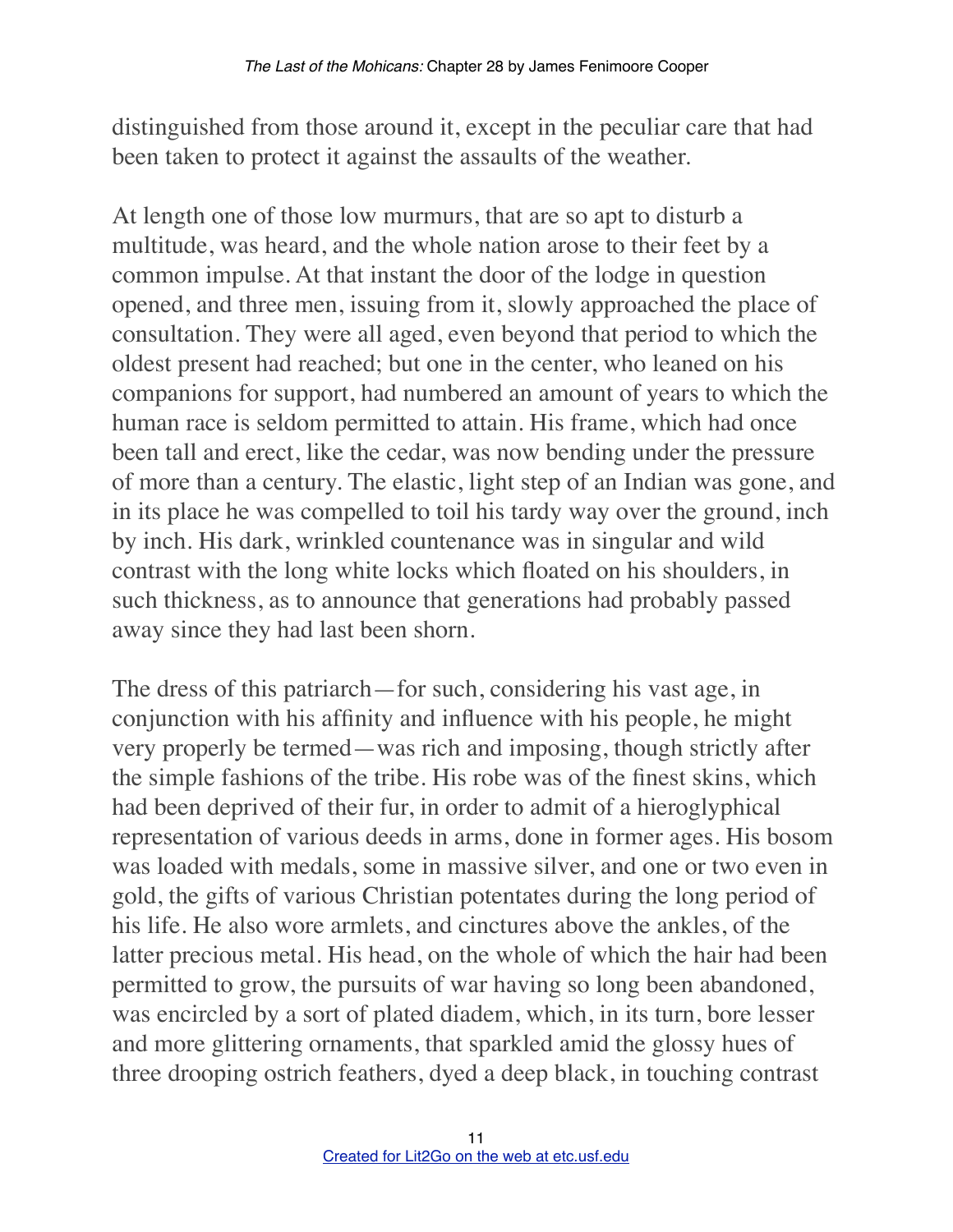to the color of his snow–white locks. His tomahawk was nearly hid in silver, and the handle of his knife shone like a horn of solid gold.

So soon as the first hum of emotion and pleasure, which the sudden appearance of this venerated individual created, had a little subsided, the name of "Tamenund" was whispered from mouth to mouth. Magua had often heard the fame of this wise and just Delaware; a reputation that even proceeded so far as to bestow on him the rare gift of holding secret communion with the Great Spirit, and which has since transmitted his name, with some slight alteration, to the white usurpers of his ancient territory, as the imaginary tutelar saint of a vast empire. The Huron chief, therefore, stepped eagerly out a little from the throng, to a spot whence he might catch a nearer glimpse of the features of the man, whose decision was likely to produce so deep an influence on his own fortunes.

The Americans sometimes called their tutelar saint Tamenay, a corruption of the name of the renowned chief here introduced. There are many traditions which speak of the character and power of Tamenund.

The eyes of the old man were closed, as though the organs were wearied with having so long witnessed the selfish workings of the human passions. The color of his skin differed from that of most around him, being richer and darker, the latter having been produced by certain delicate and mazy lines of complicated and yet beautiful figures, which had been traced over most of his person by the operation of tattooing. Notwithstanding the position of the Huron, he passed the observant and silent Magua without notice, and leaning on his two venerable supporters proceeded to the high place of the multitude, where he seated himself in the center of his nation, with the dignity of a monarch and the air of a father.

Nothing could surpass the reverence and affection with which this unexpected visit from one who belongs rather to another world than to